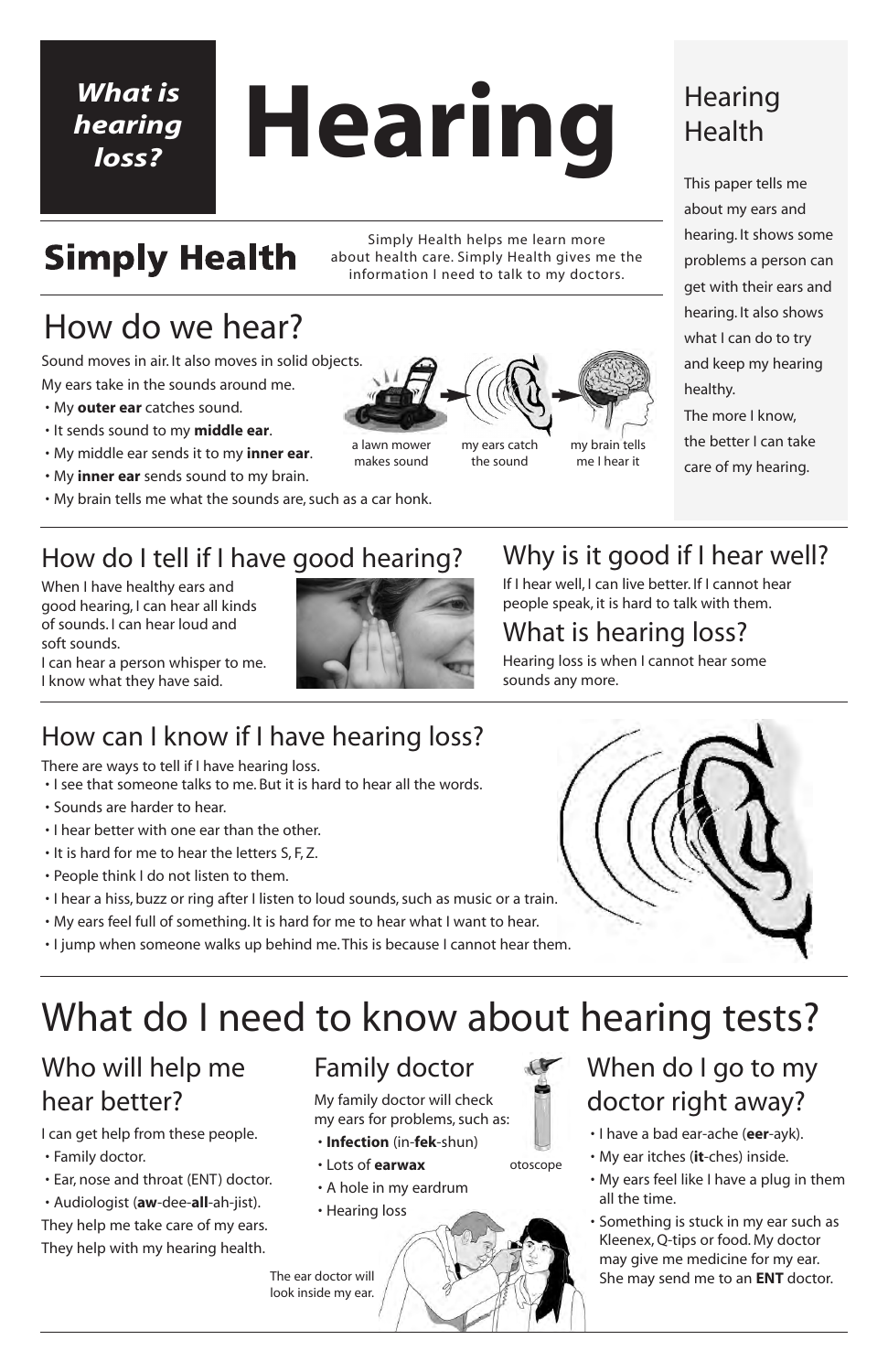### What is an ear, nose and throat (ENT) doctor?

ENT doctors know lots about the **e**ar, **n**ose and **t**hroat.

An ENT can help with problems in my ears.

An ENT can test how I hear.

My doctor may think I need a hearing test. If so, she will send me to an **audiologist**.



### What is an audiologist (**aw**-dee-**all**-ah-jist)?

An **audiologist** knows about hearing. They test how we hear.

### What does an audiologist do?

An audiologist will ask me about how I hear. She looks in my ear. She tests how I hear.

- She finds out if I hear soft sounds.
- She finds out if I hear loud sounds.

# How many kinds of hearing tests are there?

There are 3 kinds of hearing tests. They are **basic**, **bone conductor** and **speech** tests.

### What is a **basic** hearing test?

The basic hearing test finds out if I have hearing loss. If I hear fine, I do not need any more tests.

### What happens at a basic hearing test?

I sit in a sound-proof room with a window into another room.

#### The audiologist puts **ear phones** (fones) on me.

The audiologist goes outside of the room and sits on the other side of the window.

- I can see her.
- I can hear her through the ear phones.
- She uses a microphone (**mike**-row-fone) to talk to me.
- She tells me what I need to do.

#### I listen to a lot of beeps.

The beeps play one after another.

- The beeps sound like computer beeps (not like car beeps).
- I only hear beeps in this test. I will not hear other sounds.
- First, I listen with one ear.
- Then, I listen with my other ear. I press a button when I hear a sound. A machine (ma-**sheen**) marks when I hear sounds. The marks make a picture called an **auditory graph** (**aw**-dih-tore-ee **graf**).

### What is a **bone conductor** test?

A bone conductor (cun-**duck**-tore) test checks how well I hear. This test tells how I hear sounds that move by bones in my head. This test finds out what kind of hearing loss I have. I only take this test if the **basic** test says I do not hear well.

### What happens at a bone conductor test?

I sit in the same room as the audiologist. The audiologist puts a small tool on me.

• The tool is called a **bone conductor**.

- We call it a **bone tool**.
- It goes on a bone behind my ear.

The bone tool makes sounds.

- The sounds go through my bone.
- The sound goes into my inner ear.

The audiologist asks me what I hear.

• I tell her when I hear a sound (just like I did in the basic hearing test).

### What is a **speech** test?

A speech test finds out if my **auditory nerve** works. This test finds out if I can hear words. I may hear sounds, but not hear the words.

### What happens at a speech test?

I sit in a **sound-proof room** with a window into another room.

The audiologist sits on the other side of the window. Someone says words.

I say the words that I hear to the audiologist.

At first, the words are at the same **volume**. This means they are at the same loudness.

Then words get softer over time.

- I hear words that have two sounds to them, such as kitten or ball-park.
- I also hear words that have one sound, such as cat or dog.



Auditory graph

### **Hearing tests do not hurt!**

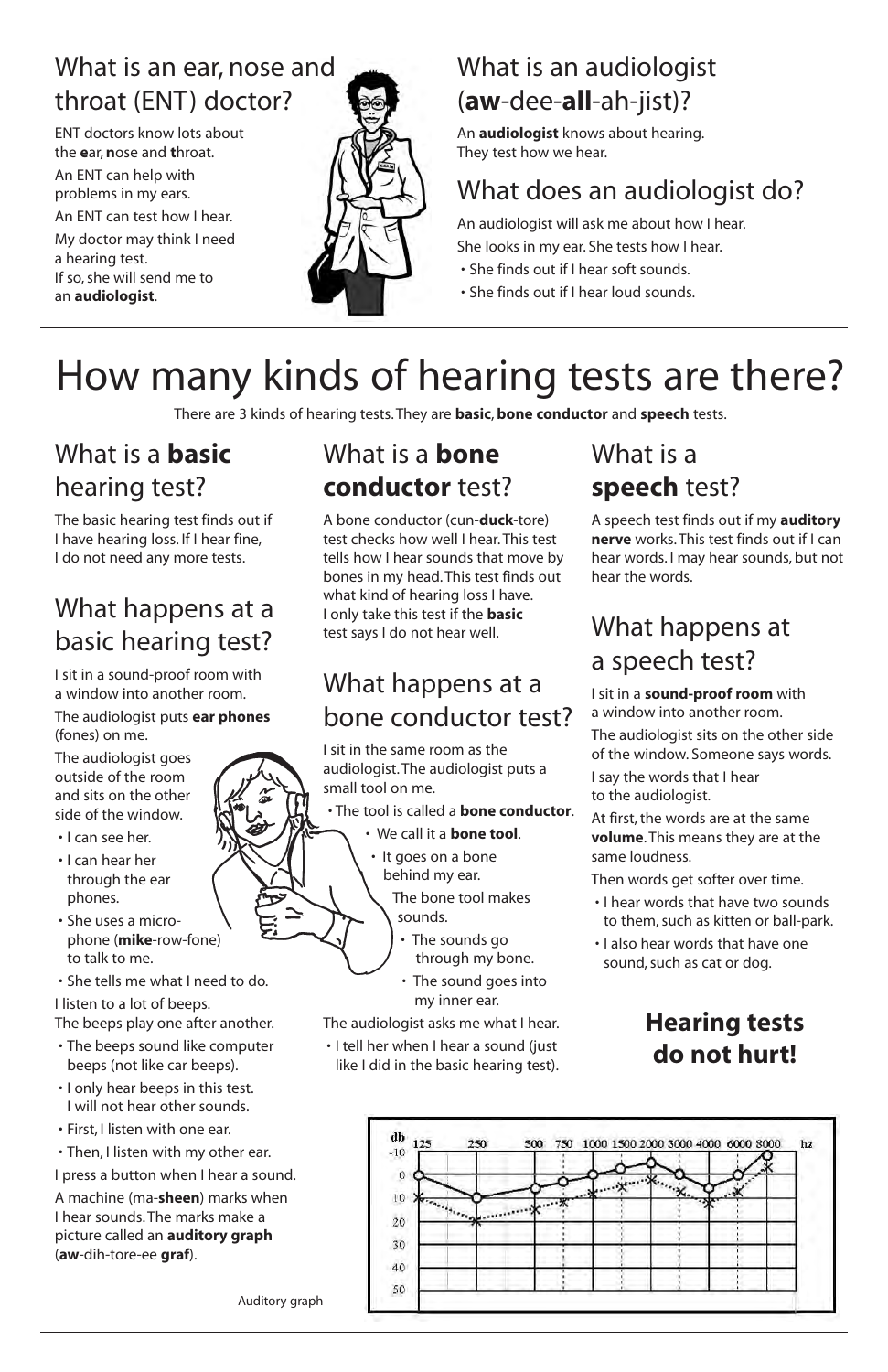# How do I get hearing loss?

I get hearing loss if part of my ear does not work. I can also get hearing loss if something in my ear blocks sound.

What different hearing aids look like.

### What can make part of my ear stop working?

- Loud sounds, such as loud music.
- Illness, such as an ear **infection**.
- Contract of the • Some medicines can hurt ears. My doctor will know which ones are safe.
- An injury to my ear, such as getting hit hard in my ear.
- Smoking can stop blood from getting to my ears. My ears need blood to work well.
- I may lose a bit of my hearing as I get older.
- Some times hearing loss runs in families. If my mother or father has hearing loss, I may also.

### What can block sounds in my ear?

- Lots of ear-wax in my ear.
- Something that is stuck in my ear, like Kleenex or a Q-tip.
- An **infection** in my ear.

## Can I stop hearing loss?

Yes and no. Some things I cannot stop:

- I cannot stop it if I get sick with **infection** (in-**fek**-shun).
- I cannot stop it if my family has hearing loss.



Turn down loud music No Q-tips! Ear protectors





### What can I do to stop hearing loss?

- When I listen to music, it must not be too loud.
- When I watch TV, it must not be too loud.
- If I work at a noisy job, I must wear earplugs. Or I must wear ear protectors. That will keep the sound low.
- I can keep my fingers and Q-tips out of my ears. I can ask my doctor to clean my ears.
- I can see my doctor when I get a cold. Or when my ears are itchy or sore.
- I could have an **infection** (in-**fek**-shun).
- An ear **infection** can make me lose my hearing.
- I can tell my doctor when I cannot hear well.



Guitar

Flute

### What are hearing aids?

Hearing aids can help me hear. They make sounds louder. They make sounds clearer. They use a battery.

There are 4 kinds of hearing aids:

- behind the ear
- in the ear
- way in the **ear canal**
- in the **ear canal** (**eer** ka-**nal**): this is a long tube. It starts at the hole in my ear. It goes back into my ear.

Everyone is not the same. My ears are different from other people.

Some persons do not like how hearing aids look. My audiologist (**aw**-dee-**all**-ah-jist) or **ENT** doctor can help me pick hearing aids that look different. Then I get the hearing aid that is best for me.

Q-tips